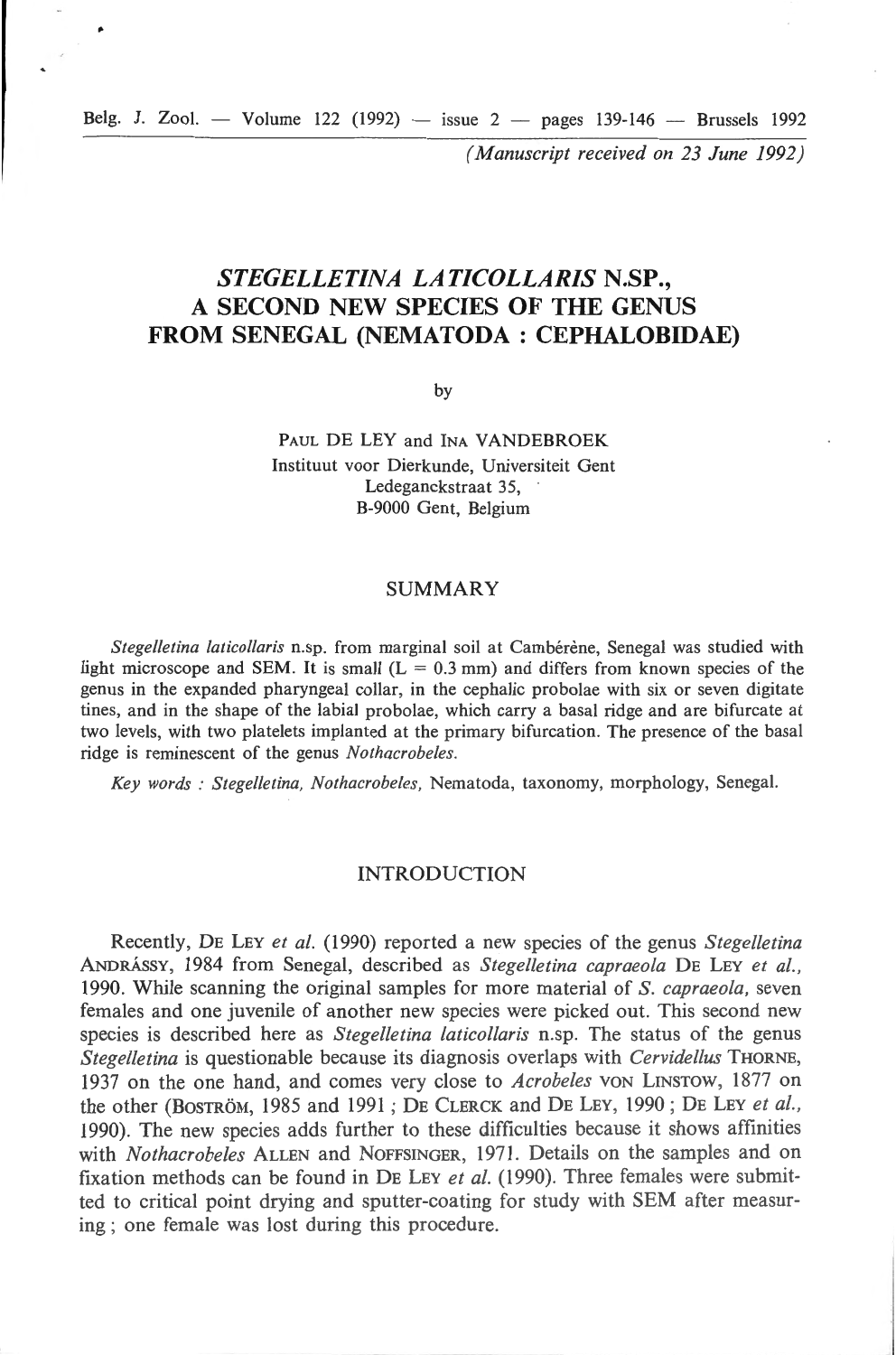## PAUL DE LEY AND INA VANDEBROEK

## RESULTS

## $Stegelletina *laticollaris* n. sp.$ (Figs l, 2)

*M easurements :* Table **1** 

## TABLE **1**

# *Measurements of* Stegelletina laticollaris *n.sp.*

|                        | Holotype $9$ | Holotype and paratypes $(7 \, \text{°} \, \text{°})$ |                |              |
|------------------------|--------------|------------------------------------------------------|----------------|--------------|
|                        |              | mean                                                 | <b>SD</b>      | range        |
| $L$ ( $\mu$ m)         | 310          | 295                                                  | 7              | 286-310      |
| pharynx (μm)           | 88           | 87                                                   | 3              | 84-92        |
| tail $(\mu m)$         | 33           | 32                                                   | $\overline{c}$ | $29 - 34$    |
| body width (µm)        | 20           | 20                                                   | $\mathbf 1$    | $19-21$      |
| anal width (µm)        | 11           | 11                                                   | $\mathbf{1}$   | $11 - 12$    |
| a                      | 14.1         | 14.4                                                 | 0.4            | 13.9-15.0    |
| b                      | 3.5          | 3.4                                                  | 0.1            | $3.3 - 3.6$  |
| $\mathbf c$            | 9.3          | 9.2                                                  | 0.7            | $8.6 - 10.4$ |
| $\mathbf{c}^{\prime}$  | 3.0          | 2.8                                                  | 0.3            | $2.6 - 3.2$  |
| stoma $(\mu m)$        | $\tau$       | 8                                                    | 1              | $7-9$        |
| corpus $(\mu m)$       | 36           | 36                                                   | 4              | $31 - 43$    |
| isthmus $(\mu m)$      | 26           | 26                                                   | $\,1$          | $23 - 28$    |
| bulbus $(\mu m)$       | 17           | 17                                                   | $\mathbf{1}$   | $17 - 18$    |
| excret. pore $(\mu m)$ | 57           | 52                                                   | 6              | 49-59        |
| e.p. (% pharynx)       | 65           | 61                                                   | 7              | 58-69        |
| nerve ring $(\mu m)$   | 56           | 54                                                   | 4              | $52 - 62$    |
| n.r. (% pharynx)       | 64           | 63                                                   | 4              | 61-71        |
| deirid $(\mu m)$       | 74           | 65                                                   | $\overline{7}$ | 60-74        |
| dei. (% pharynx)       | 84           | 75                                                   | 8              | $70 - 84$    |
| $V(\%)$                | 65           | 65                                                   | 1              | 63-67        |
| $G (\%)$               | 26           | 26                                                   | $\overline{c}$ | $22 - 30$    |
| vagina (μm)            | 5            | $\overline{4}$                                       | $\,1$          | $3 - 6$      |
| $rectum$ ( $\mu$ m)    | 14           | 13                                                   | $\mathbf{1}$   | $11 - 15$    |

## *Description*

Small, compact animais with body straight to weakly ventrally arcuate upon fixation. Cuticle 1  $\mu$ m thick or less, annulated. Annules 1.8-2.2  $\mu$ m wide at mid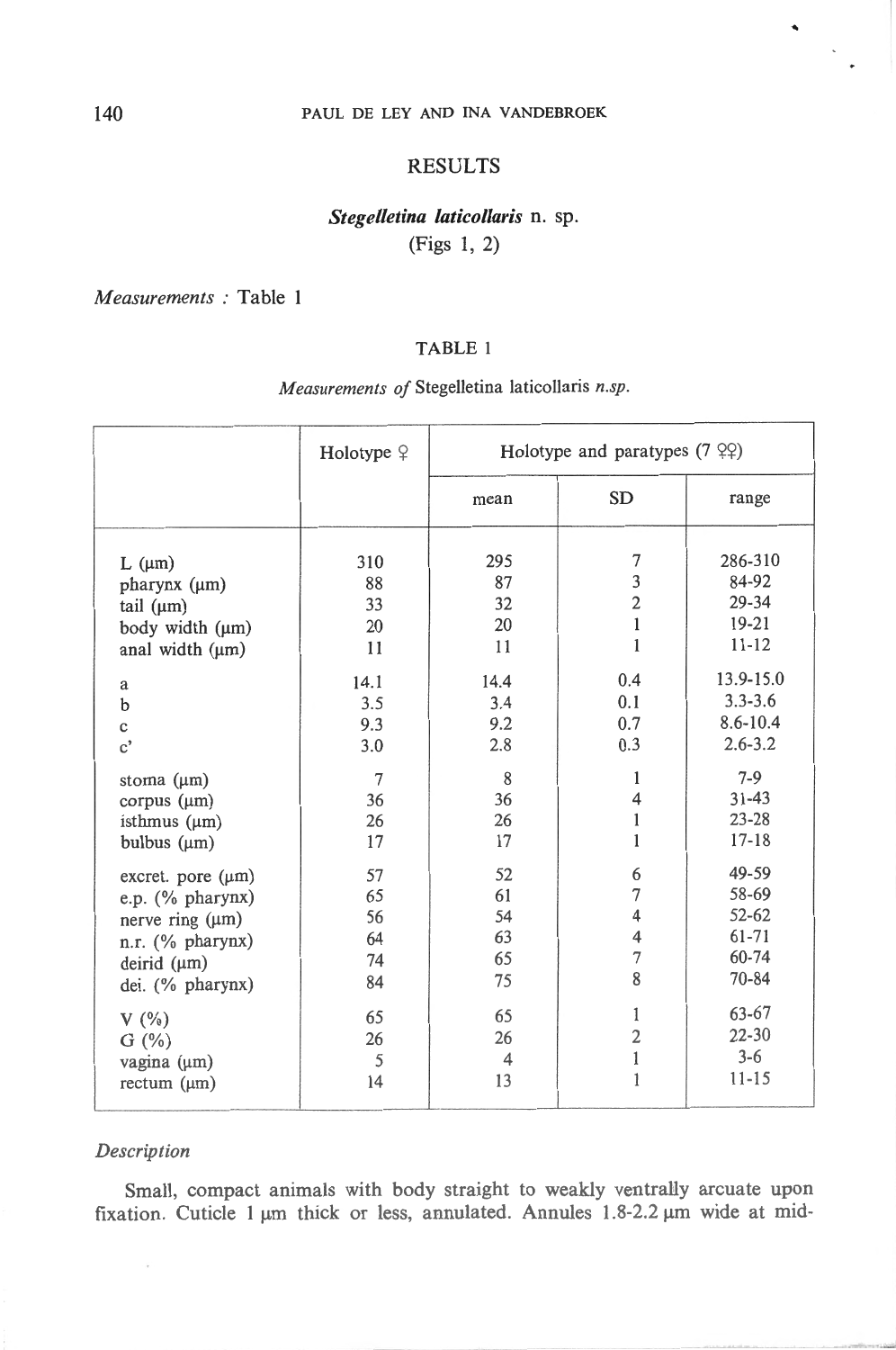$\mathbf{\hat{z}}$ 

body and  $2.2$ -2.5  $\mu$ m wide in neck region, carrying longitudinal striations which are only rarely continuous from annule to annule. Lateral field with three lines extending from about level of excretory pore to tail tip.

Lip region confluent with neck or weakly offset,  $11-12 \mu m$  wide, with four cephalic and six labial papillae. Amphidial apertures inconspicuous, leaf-shaped slits  $(1.3 \mu m)$  wide in female of Fig. 2B). Primary axils deeper and narrower than secondary axils, resulting in grouping of the lips in one dorsal and two ventrosublateral pairs. Lips asymmetrically triangular with slender, digitate tip, each also with four or five digitate tines in the secondary axils and one digitate tine or guard process in the primary axils. Tines only very faintly visible with light microscope. SEM reveals a pattern of incisures on the lips, with an incisure running transversely over each lip pair in such manner that it touches the amphid and the cephalic papilla(e), and offsets the guard processes in the primary axils from the lip tips and the tines in the secondary axils. In addition, one longitudinal incisure extends between each pair of guard processes from the primary axil down to the first body annule, and another longitudinal incisure partly divides the lips in each lip pair, running over a pair of incompletely fused tines in the middle of each secondary axil down to the transverse labial incisure (Fig. 1G, 2A,B). Labial probolae 5-6  $\mu$ m high, bifurcating at two levels : once at mid-height, and again at the tips of each of the primary branches. Secondary bifurcations approximately at straight angles to the plane of the primary bifurcation. Base of each labial probola relatively broad, carrying a concave central abaxial ridge or scale a little below the primary bifurcation, as well as two angular platelets tangentially at the level of this same bifurcation. Tangential ridges present perradially, alternating with the labial probolae. No radial ridges seen.

Cheilorhabdia refractive and round, other rhabdia not sclerotized, apparently very flexible instead : buccal lumen locally strongly expanded in sorne specimens  $(Fig. 1D, E)$ . Pharyngeal collar not simply cylindrical as in most Cephalobidae, but expanding rapidly at its anterior end to a width approaching that of the pharyngeal corpus, then narrowing gradually to a constriction 1ying slightly anterior to the base of the buccal cavity, and then widening again and joining the walls of the corpus without a clear demarcation (Fig. 1B-E). Buccal cavity itself sometimes also difficult to delineate from pharyngeal lumen.

Corpus cylindrical, only 1.1-1.8 times as long as isthmus. Anterior end of isthmus offset from corpus by a shallow constriction, also slightly wider and with more distinct muscular fibres than remainder of isthmus. One coelomocyte lying ventrally of bulbus. Excretory pore about leve! with middle of isthmus, at 22- 25 annules from lip region. Nerve ring slightly more anterior and deirid a little more posterior to excretory pore, at 28-32 annules from lip region. Cardia small, 3-5  $\mu$ m long. Intestinal wall thin, anteriorly with prominent cellular ridges extending transversely into the lumen. Four females with posterior end of intestine offset as a  $23-28 \mu m$  long « prerectum ».

Vulva at two-thirds of body, a short slit with finely wrinkled lips. Female reproductive system compact, monodelphic, prodelphic. Spermatheca empty in all females,  $7 \pm 3$  (4-12)  $\mu$ m long. Postvulval uterine branch rudimentary,  $5 \pm 2$  (3-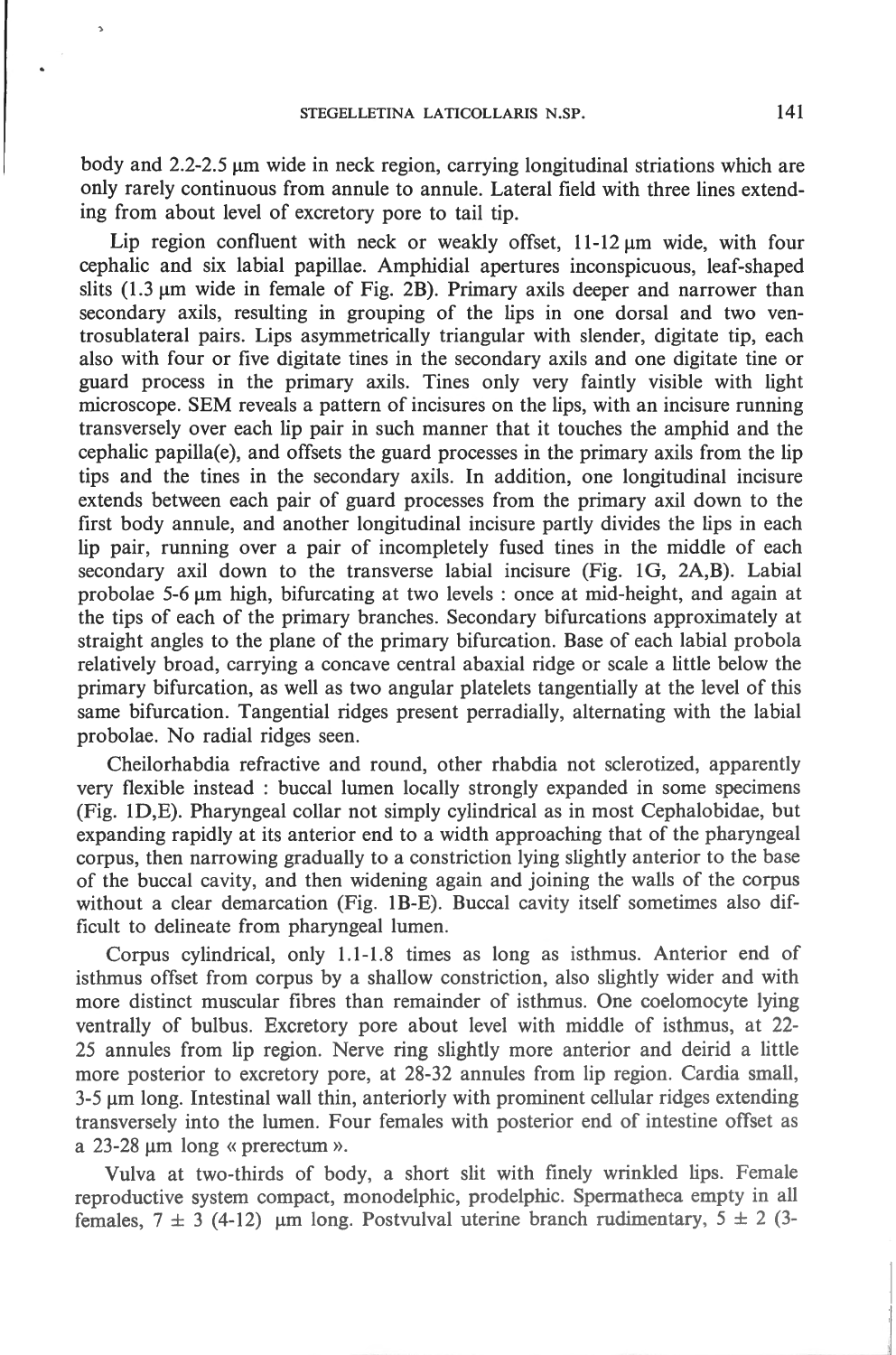$8) \mu m$  long, consisting of about six minute cells which merge with the ventral chord. Ovary with nine to ten oocytes, of which four or six in double file near the straight ovary tip. One female with a single egg measuring  $45$  by  $17 \mu m$ . Up to three coelomocytes visible around gonad. Tail conical, with sharp to very sharp tip and about 10-14 ventral annules (annulation fading towards tip). Phasmids in anterior third of tail, at  $9 \pm 3$  (6-11)  $\mu$ m from anus.

No males found.

## *Type loca/ity and habitat*

A plot of very nutrient-poor soil lacking natural vegetation at the « Centre pour le Développement de l'Horticulture» at Cambérène, Senegal (sample n° 1014; see DE LEY *et al.,* 1990 and DE LEY, 1992).

## *Type specimens*

Holotype female with one paratype female on slide n° 3645 and two paratype females on SEM-mount in the collection of the Instituut voor Dierkunde, Universiteit Gent, Belgium. Two paratype females deposited in the USDA nematode collection, Beltsville, Maryland, USA.

## *Etymology*

The specifie epithet is a contraction of the latin adjective *latus* (for« wide ») and the latin noun *co/laris* (for « collar »), referring to the peculiar shape of the pharyngeal collar.

#### *Diagnosis*

Very small Cephalobidae with longitudinally striated annules ; three lateral lines; labial probolae each bifurcating at two levels, carrying a central abaxial ridge as weil as two basal tines; Iips asymmetrically triangular, each with four or five digitate tines in its secondary axil; primary axils each with two digitate guard processes; pharyngeal collar anteriorly expanded; corpus less than twice as long as isthmus, cylindrical ; postvulval uterine branch rudimentary, less than half a body width long; tail conical, acute.

## *Differentiai diagnosis and relationships*

To our knowledge, no cephalobid has hitherto been described with a pharyngeal collar shaped like that of the new species. While the pharyngeal collar is swollen in *Acromo/davicus skrjabini* (NESTEROV and LISETSKAYA, 1965) NESTEROV, 1970, there is no clear constriction at the base of the collar as in our new species (cf. Fig. la in NESTEROV, 1970). *A. sk1jabini* is quite different from S. *laticollaris* in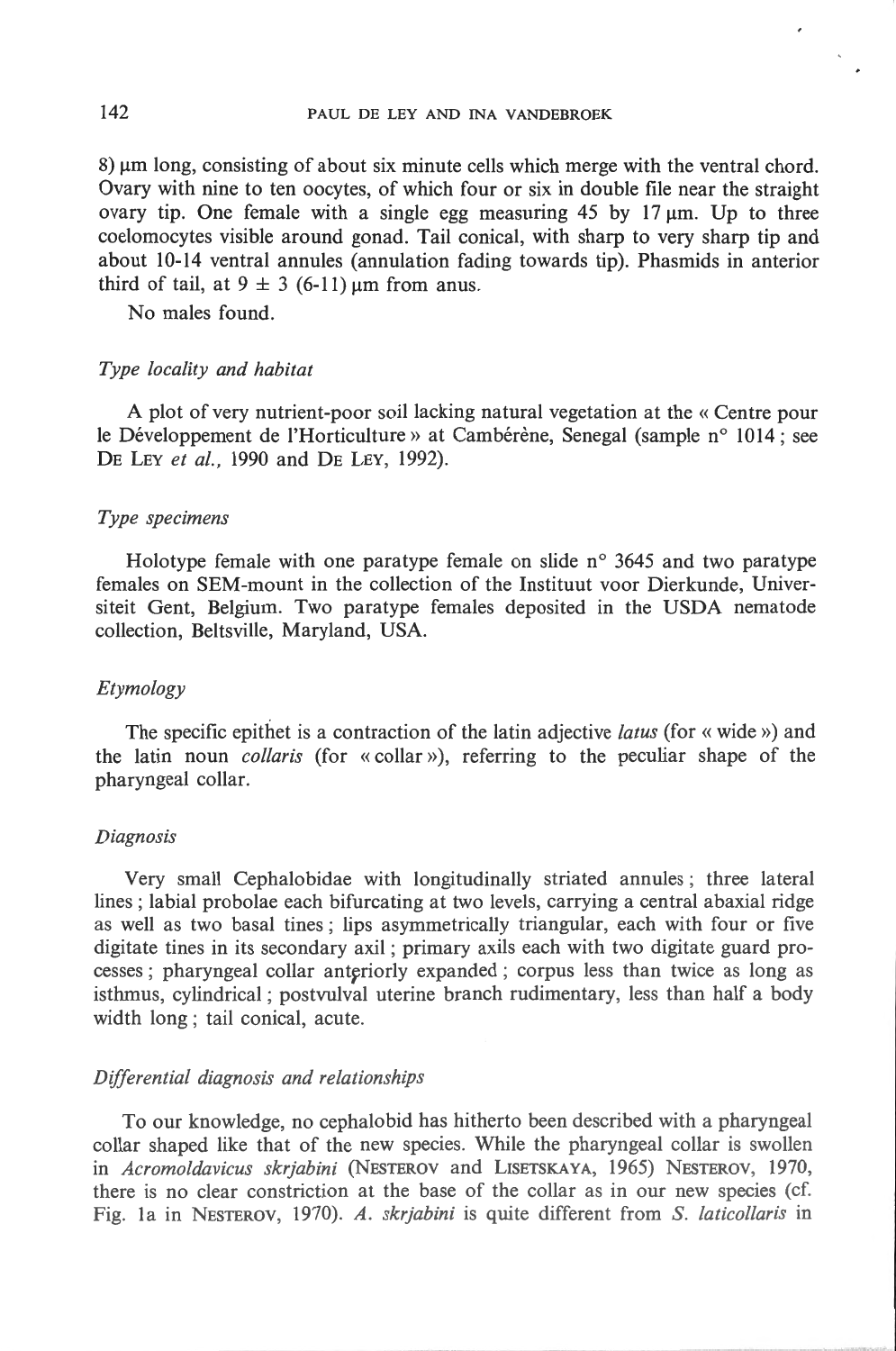

Fig. 1. - *Stegelletina laticollaris* n.sp. female morphology : A. Surface view of lip region. B-E. Lip regions in optical section. F. Right-subventral labial probola as seen with SEM. G. Diagram of lips on right side of lip region as seen with SEM. H. Entire female. I. Tail. J. Reproductive system. Abbreviations in G :  $I =$  primary axil,  $II =$  secondary axil,  $gp = guard$  processes,  $L_r = right$ -lateral lip,  $SD_r = right$ -subdorsal lip,  $SV_r = right$ subventral lip.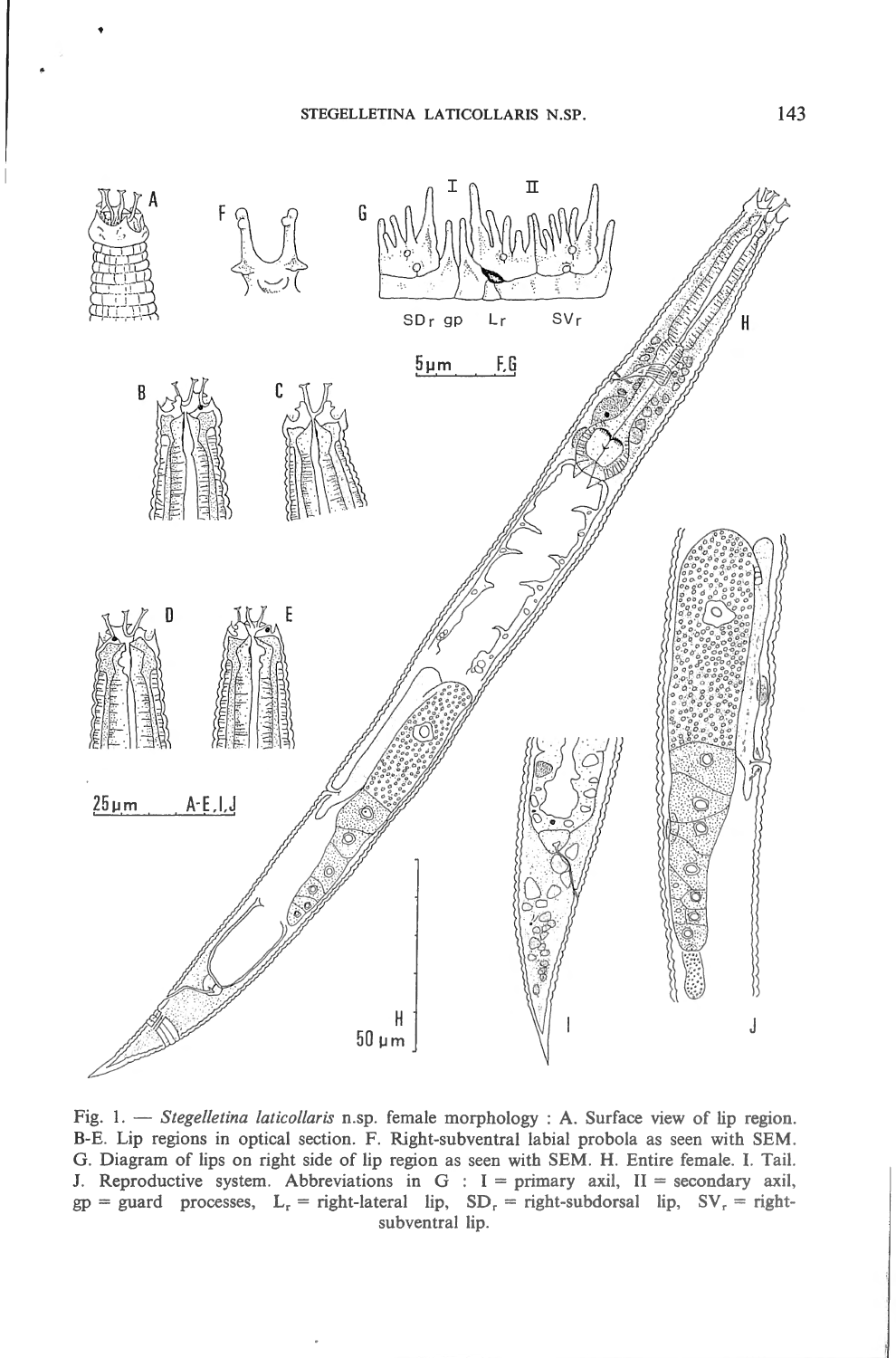

Fig. 2. - *Stegelletina laticollaris* n.sp. female morphology : A. Lip region in ventrosublateral view. B. Lip region in lateral view. C. Lip region *en face* (arrow points at a basal ridge, arrowhead at tangential platelet). D. Vulva. E. Tai! (arrowhead points at pbasrnid). Scale bar is 1  $\mu$ m in A-D and 2  $\mu$ m in E; dorsal side is on left in A,B and in top right corner in C.

severa! other respects, with e.g. very large, flap-like lips overhanging small labial probolae that are acute and not bifurcate.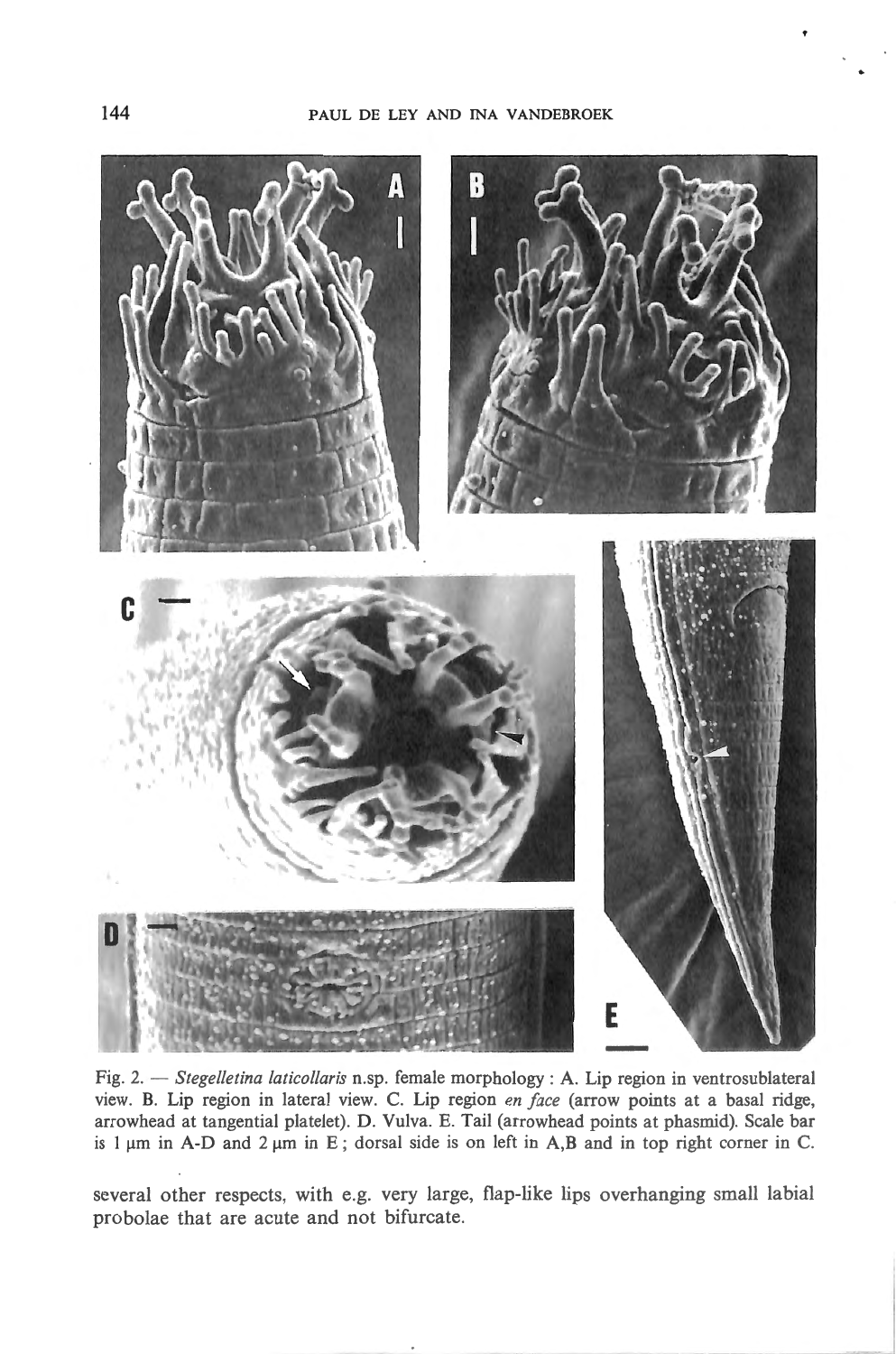S. *laticollaris* appears to be closest to *Stegelletina rara* (NESTEROV, 1969) ANDRÂSSY, 1984, but can be distinguished from this species by the shape of the labial probolae, which lack platelets at the primary bifurcation and have longer secondary branches in S. *rara.* Tines on the cephalic probolae were not described in S. *rara* by NESTEROV (1969), but these may weil have been present, as suggested by their inconspicuousness under light microscope in the new species.

Apart from S. *rara* and S. *capraeola* DE LEY *et al.,* 1990, no other species of *Stegelletina* is known to have an abaxial thickening on the base of each labial probola. S. *capraeola* has an abaxial knob instead of a ridge, and differs further from the new species in its non-expanded pharyngeal collar, in the labial probolae branching at three 1evels, in the cephalic probolae with four rounded and five digitate tines instead of six or seven digitate ones, and in a pharyngeal metacorpus with double swelling when fixed in expanded state. S. *laticollaris* can also be distinguished from S. *capraeola,* even at lower magnification, by the transverse extensions of the anterior intestinal cells into the intestinal lumen.

Together with S. *rara* and S. *capraeola,* the new species is of relevance to the diagnosis of *Stegelletina* because of the basal ridge on the labial probolae. This feature is reminescent of the genus *Nothacrobeles,* because in species of this genus the labial probolae always have a well-developed basal ridge continuous with the primary branches. Furthermore, the presence in each primary axil of two guarding pieces offset from the Iips by a circumferential incisure is also a feature shared by *Nothacrobeles* and our new species (cf. Fig. 7,9 in SAUER *et al. ,* 1979). Finally, *Nothacrobeles* species have tines along the rims of ridge and primary branches of the labial probolae, and the presence of tine-like platelets on the labial probolae of S. *laticollaris* therefore suggests close affinity, too.

## ACKNOWLEDGEMENTS

We are grateful to Prof. Dr. A. Coomans and Dr. S. Boström for comments, and to Ms. R. Van Driessche and Mrs. R.-M. Servaes for the SEM-photographs. The first author is research assistant with the National Fund for Scientific Research (Belgium).

## REFERENCES

- BOSTRÖM, S. (1985) Descriptions of *Cervidellus serratus* (THORNE, 1925) THORNE, 1937 from Sweden and *C. neftasiensis* n.sp. from Tunisia, with a note on some recently proposed genera (Nema toda : Cepha1obidae). *Nematologica,* 31 : 365-374.
- BOSTRÖM, S. (1991) Some Cephalobidae (Nematoda: Rhabditida) from sand on the island of Samos, G reece. *Nemato/ogica,* 37 : 367-375.
- DE CLERCK, G. and P. DE LEY (1990) *Stegelletina doorsselaeri* n.sp. : a new species intermediate between *Stegelletina* ANDRÀSSY, 1984 and *Acrobeles* VON LINSTOW, 1877 (Nematoda : Cepbalobidae). *J . Afr. Z ool. ,* 104 : 22 1-227.